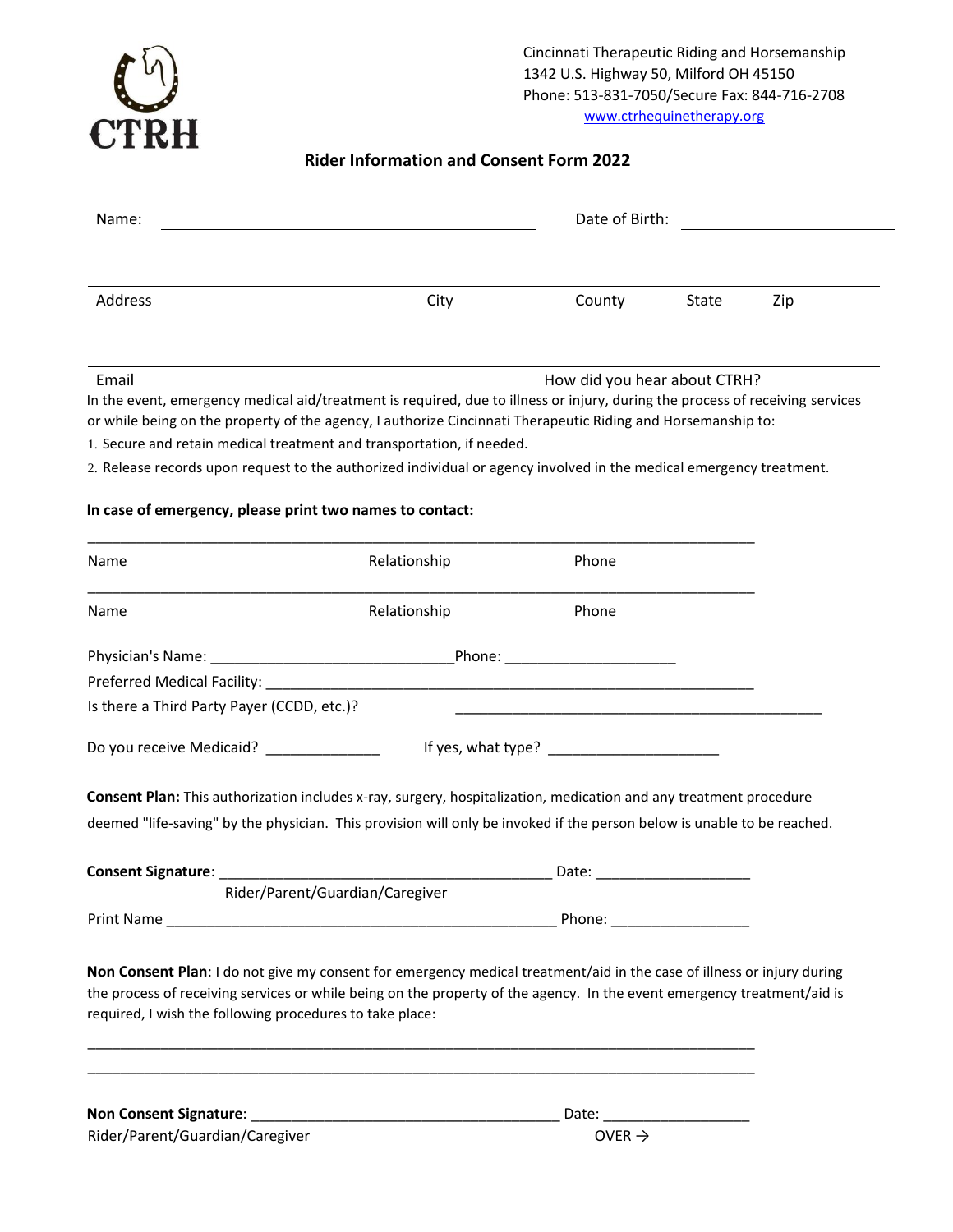Does applicant have any fears we should know? (i.e., falling, fear of heights, animals, etc.)

\_\_\_\_\_\_\_\_\_\_\_\_\_\_\_\_\_\_\_\_\_\_\_\_\_\_\_\_\_\_\_\_\_\_\_\_\_\_\_\_\_\_\_\_\_\_\_\_\_\_\_\_\_\_\_\_\_\_\_\_\_\_\_\_\_\_\_\_\_\_\_\_\_\_\_\_\_\_

\_\_\_\_\_\_\_\_\_\_\_\_\_\_\_\_\_\_\_\_\_\_\_\_\_\_\_\_\_\_\_\_\_\_\_\_\_\_\_\_\_\_\_\_\_\_\_\_\_\_\_\_\_\_\_\_\_\_\_\_\_\_\_\_\_\_\_\_\_\_\_\_\_\_\_\_\_\_

\_\_\_\_\_\_\_\_\_\_\_\_\_\_\_\_\_\_\_\_\_\_\_\_\_\_\_\_\_\_\_\_\_\_\_\_\_\_\_\_\_\_\_\_\_\_\_\_\_\_\_\_\_\_\_\_\_\_\_\_\_\_\_\_\_\_\_\_\_\_\_\_\_\_\_\_\_\_

\_\_\_\_\_\_\_\_\_\_\_\_\_\_\_\_\_\_\_\_\_\_\_\_\_\_\_\_\_\_\_\_\_\_\_\_\_\_\_\_\_\_\_\_\_\_\_\_\_\_\_\_\_\_\_\_\_\_\_\_\_\_\_\_\_\_\_\_\_\_\_\_\_\_\_\_\_\_

Does applicant have any history of animal abuse? (if yes, please explain)

List any medical conditions which might be relevant in an emergency. (i.e., bee sting, allergy, heart condition, etc.)

Please list any additional information that would be helpful for our instructors and volunteers? If you are a returning rider please list any changes the CTRH staff need to be aware of. (i.e., change of medications, surgeries, etc.)

## **Release of Liability**

I, \_\_\_\_\_\_\_\_\_\_\_\_\_\_\_\_\_\_\_\_\_\_\_\_\_\_\_\_\_\_\_\_\_\_\_\_, a rider, parent or legal guardian of a rider, would like to participate in the Cincinnati Therapeutic Riding and Horsemanship Program. I acknowledge that risks are inherent in horseback riding and equine activity. However, I feel that the possible benefits to myself/son/daughter/ward are greater than the risks assumed. I hereby, intending to be legally bound, for myself, my heirs and assigns, executors and administrators, waive, release and exonerate Cincinnati Therapeutic Riding and Horsemanship, its Trustees, Board of Directors, officers, instructors, therapists, aides, volunteers, independent contractors and/or employees from any and all tort and civil liability, damages and claims arising from or related to all activities associated with Cincinnati Therapeutic Riding and Horsemanship, including but not limited to any injuries and/or losses I/my son/ daughter/ward may sustain while participating in Cincinnati Therapeutic Riding and Horsemanship. I understand that some of the inherent risks in equine activity include, but are not limited to:

- A. The propensity of an equine to behave in ways that may result in injury, death, or loss to persons on or around the equine;
- B. The unpredictability of an equine's reaction to sounds, sudden movement, unfamiliar objects, persons, or other animals;
- C. Hazards, including, but not limited to, surface and subsurface conditions;
- D. A collision with another equine, another animal, a person, or an object;
- E. The potential of an equine activity participant to act in a negligent manner that may contribute to injury, death, or loss to the person of the participant or to other persons, including, but not limited to, failing to maintain control over an equine or failing to act within the ability of the participant.

I agree that I have been given sufficient time to read, understand and ask questions, if any, concerning the nature and scope of the Voluntary Waiver and Release Agreement.

Date \_\_\_\_\_\_\_\_\_\_\_\_\_\_\_\_\_\_\_\_\_\_\_\_\_\_\_\_\_\_\_\_\_\_\_\_\_\_\_\_\_\_

\_\_\_\_\_\_\_\_\_\_\_\_\_\_\_\_\_\_\_\_\_\_\_\_\_\_\_\_\_ \_\_\_\_\_\_\_\_\_\_\_\_\_\_\_\_\_\_\_\_\_\_\_\_\_\_\_\_\_\_\_\_\_\_\_\_\_\_\_\_\_\_

Participant Signature

Parent/Guardian/Caregiver (if participant is a minor)

\_\_\_\_\_\_\_\_\_\_\_\_\_\_\_\_\_\_\_\_\_\_\_\_\_\_\_\_\_\_\_\_\_\_\_\_\_\_\_\_\_\_

**Photo Release**: I do \_\_\_\_\_\_ I do not \_\_\_\_\_\_\_ consent to and authorize the use and reproduction by Cincinnati Therapeutic Riding and Horsemanship of any and all photographs and any other visual materials taken of me/my son/ daughter/ward for promotional printed material, educational activities or for any other use for the benefit of the program.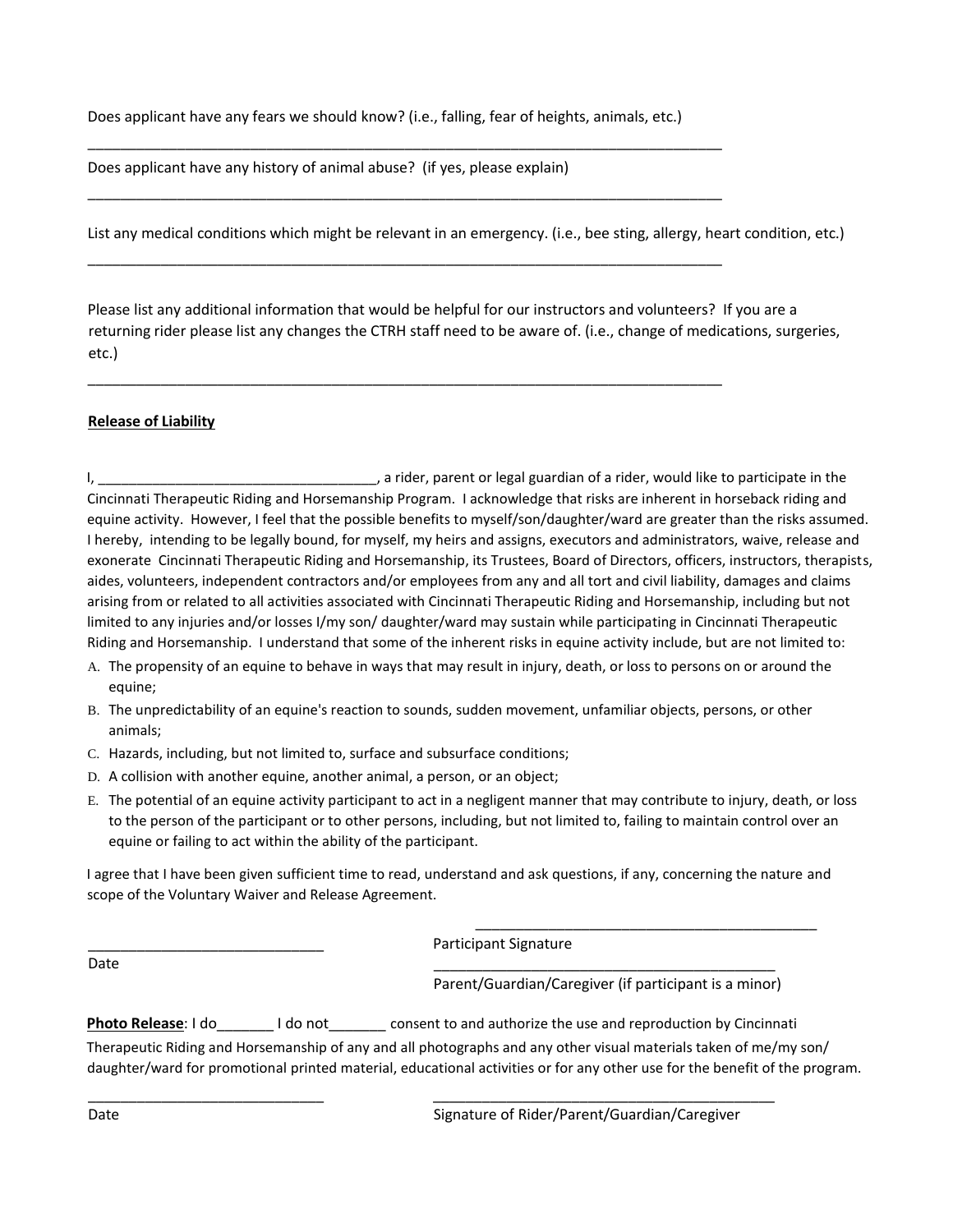#### COVID-19 ACKNOWLEDGEMENT OF RISK AND ACCEPTANCE OF SERVICES

## AS OF MAY 12, 2020 – REQUIRED FOR ALL STAFF, CONTRACTORS, VOLUNTEERS AND CLIENTS.

I, \_\_\_\_\_\_\_\_\_\_\_\_\_\_\_\_\_\_\_\_\_\_\_\_\_\_\_\_\_\_\_\_\_, am aware of the risks of contracting or spreading Covid-19 while working or volunteering at Cincinnati Therapeutic Riding and Horsemanship (CTRH); attending an event; and/or receiving face-to-face services from CTRH during the time of a pandemic outbreak, and /or Ohio Governor Mike DeWine's declaration of Responsible Restart Ohio.

I am aware that face-to-face services and experiences increase my risk of contracting and passing on the Covid-19 Coronavirus or other disease or illness and agree to release, indemnify and hold harmless CTRH and its officers, managers, agents, employees, volunteers, participants and all other individuals I may come in contact with during this interaction and receiving of services, providing services, attending an event or volunteering within this organization, from any and all claims, demands, causes of action or damages resulting or related in any way to such receiving of services, providing services, attending an event or volunteering at or through CTRH.

I agree to and will follow all guidelines for personal hygiene, personal safety and public safety as recommended by Governor DeWine, as well as my individual provider or practitioner. This may include, but is not limited to, waiting in my vehicle until I am asked to enter the building/farm; maintaining social distance; washing my hands prior to and following each session or activity; use of hand sanitizer upon request; wiping down surfaces with disinfecting wipes and/or wearing a protective a mask and gloves as needed.

I agree to stay home and/or cancel my services should I have personally exhibited or have been in contact with someone who has presented with illness within the previous 24 hours to 2 weeks, including; cough, sneezing, fever, chest congestion or additional signs of potential spread of any virus or bacteria/disease. In addition, I will follow the recommendations of my provider once I have notified them of these risks in regards to my future services or attendance during this pandemic.

CTRH will engage in regular cleaning and sanitizing of the facility, horse tack, grooming supplies and office, restrooms, doors, and frequently touched areas in-between clients and on a daily basis as recommended by the CDC for the safety of clients, employees, volunteers and horses.

I am signing under my own free will and agree to follow these and hold harmless all individuals associated with or through my services acquired from CTRH.

BY SIGNING BELOW, I CONFIRM THAT I HAVE READ AND UNDERSTAND THIS DOCUMENT.

\*In the event that the undersigned is under the age of 18, the signature of a parent or guardian is required.

SIGNATURE: \_\_\_\_\_\_\_\_\_\_\_\_\_\_\_\_\_\_\_\_\_\_\_\_\_\_\_\_\_\_\_\_\_\_\_\_\_\_\_\_\_\_\_\_\_\_\_ DATE: \_\_\_\_\_\_\_\_\_\_\_\_\_\_\_\_\_\_\_\_\_\_

IF SIGNING ON BEHALF OF YOUTH UNDER AGE 18, PLEASE PROVIDE NAME(S) OF ALL YOUTH THIS APPLIES FOR:

\_\_\_\_\_\_\_\_\_\_\_\_\_\_\_\_\_\_\_\_\_\_\_\_\_\_\_\_\_\_\_\_\_\_\_\_\_\_\_\_\_\_\_\_\_\_\_\_\_ (Participant Name)